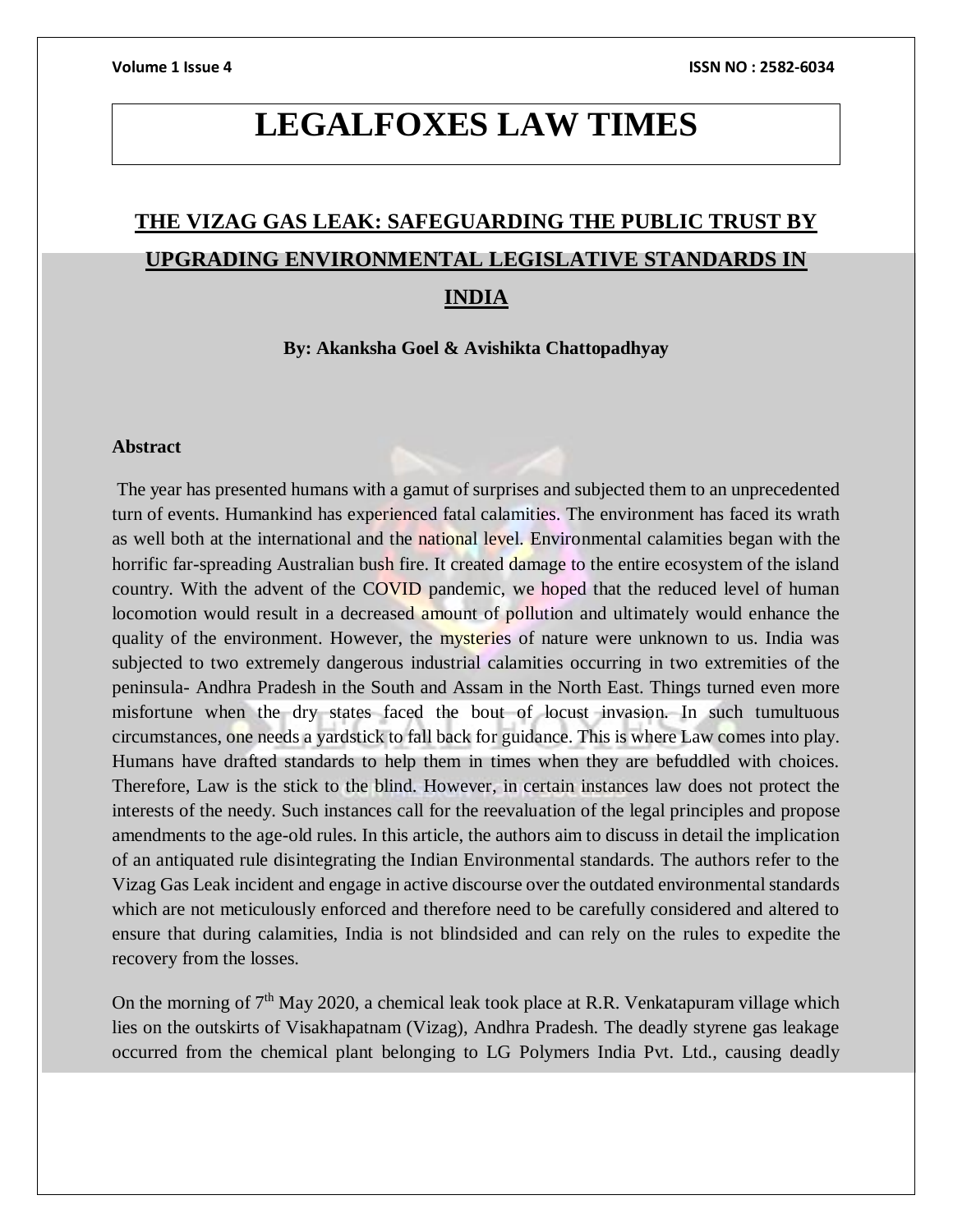## **Volume 1 Issue 4 ISSN NO : 2582-6034**

fatalities leaving 11 people dead<sup>1</sup> and several others hospitalized. Further, it also caused irreparable damage to the environment. Unfortunately, India has had its share of such deadly chemical leakages since the 20th century. It has been thirty-five years since the Bhopal Gas Tragedy case<sup>2</sup>, but the aftermath is still visible where a huge number of people in Bhopal who lost their lives to COVID-19 were survivors of the gas tragedy<sup>3</sup> that occurred way back in 1984.

The National Green Tribunal (NGT) had taken suo moto cognizance of the Vizag case under sections 14 and 15 of The National Green Tribunal Act. Section 14 of the Act empowers the tribunal to settle disputes where environmental rights or any substantial questions related to the environment are involved. Section 15 discusses the power of the tribunal to grant relief, compensation, and restitution. The tribunal has actively been taking cases on suo moto cognizance where the environment has been damaged, thus helping to maintain a clean and healthy environment.

A five-member committee had also been appointed to look into the matter, which is being headed by a former Andhra Pradesh judge, B. Seshayana Reddy. There has been another high-power committee set up by the Andhra Pradesh (AP) government. According to a report submitted by the committee on 28th May 2020, a huge chain of technical and safety lapses<sup>4</sup> has been found leading to the catastrophe. Notably, LG Chem sent a group of eight members to India to examine the defects. After due consideration, it has insisted by the Court that the Vishakhapatnam plant be charged with a hefty amount of  $$6.6$  million (Rs. 50 crores<sup>5</sup>) for causing severe damage to lifeaffecting public health and degrading the environment. This is just an initial fee that has to be submitted with the district magistrate. The real question however is whether the legislative framework of the country is helping in proper dealing with hazardous chemicals and whether the factories are complying with the environmental guidelines which they are supposed to follow.

A chemical leakage in any form is perilous to the entire ecosystem existing around them not to mention that it causes serious damage to the endangered species. Therefore, it is extremely 

<sup>1</sup> Vizag gas leak: Death toll mounts to 11; AP govt announces Rs. 1 crore each to kin of those killed, THE TIMES OF INDIA (May 7, 2020, 17:01 P.M.)[, https://timesofindia.indiatimes.com/city/visakhapatnam/vizag-over-1000-fall-sick](https://timesofindia.indiatimes.com/city/visakhapatnam/vizag-over-1000-fall-sick-after-gas-leak-from-chemical-plant/articleshow/75590112.cms)[after-gas-leak-from-chemical-plant/articleshow/75590112.cms.](https://timesofindia.indiatimes.com/city/visakhapatnam/vizag-over-1000-fall-sick-after-gas-leak-from-chemical-plant/articleshow/75590112.cms)

<sup>2</sup> Union Carbide Corporation v. Union of India, (1989) 2 SCC 540 (India).

<sup>3</sup> *Most of MP's COVID-19 deceased were gas tragedy victims: Bhopal NGO*, DECCAN HERALD (May 6, 2020, 15:35 P.M.) [https://www.deccanherald.com/national/north-and-central/most-of-mps-covid-19-deceased-were-gas-tragedy](https://www.deccanherald.com/national/north-and-central/most-of-mps-covid-19-deceased-were-gas-tragedy-victims-bhopal-ngo-834216.html)[victims-bhopal-ngo-834216.html.](https://www.deccanherald.com/national/north-and-central/most-of-mps-covid-19-deceased-were-gas-tragedy-victims-bhopal-ngo-834216.html)

<sup>4</sup> Sreenivas Janyala, Vizag *Gas Leak: NGT panel lists string of lapses, indicts LG officials, AP depts,* THE INDIAN EXPRESS (May 31, 2020, 8:06 A.M.), [https://indianexpress.com/article/india/vizag-gas-leak-lg-polymers-ngt-andhra](https://indianexpress.com/article/india/vizag-gas-leak-lg-polymers-ngt-andhra-pradesh-goverment-6435109/)[pradesh-goverment-6435109/.](https://indianexpress.com/article/india/vizag-gas-leak-lg-polymers-ngt-andhra-pradesh-goverment-6435109/)

<sup>5</sup> Shinjini Ghosh, *Visakhapatnam gas leak: NGT directs LG Polymers India to deposit ₹50 crore*, THE HINDU (May 8, 2010, 12:57 P.M.), [https://www.thehindu.com/news/national/andhra-pradesh/visakhapatnam-gas-leak-ngt-directs-lg](https://www.thehindu.com/news/national/andhra-pradesh/visakhapatnam-gas-leak-ngt-directs-lg-polymers-india-to-deposit-50-crore/article31532759.ece)[polymers-india-to-deposit-50-crore/article31532759.ece.](https://www.thehindu.com/news/national/andhra-pradesh/visakhapatnam-gas-leak-ngt-directs-lg-polymers-india-to-deposit-50-crore/article31532759.ece)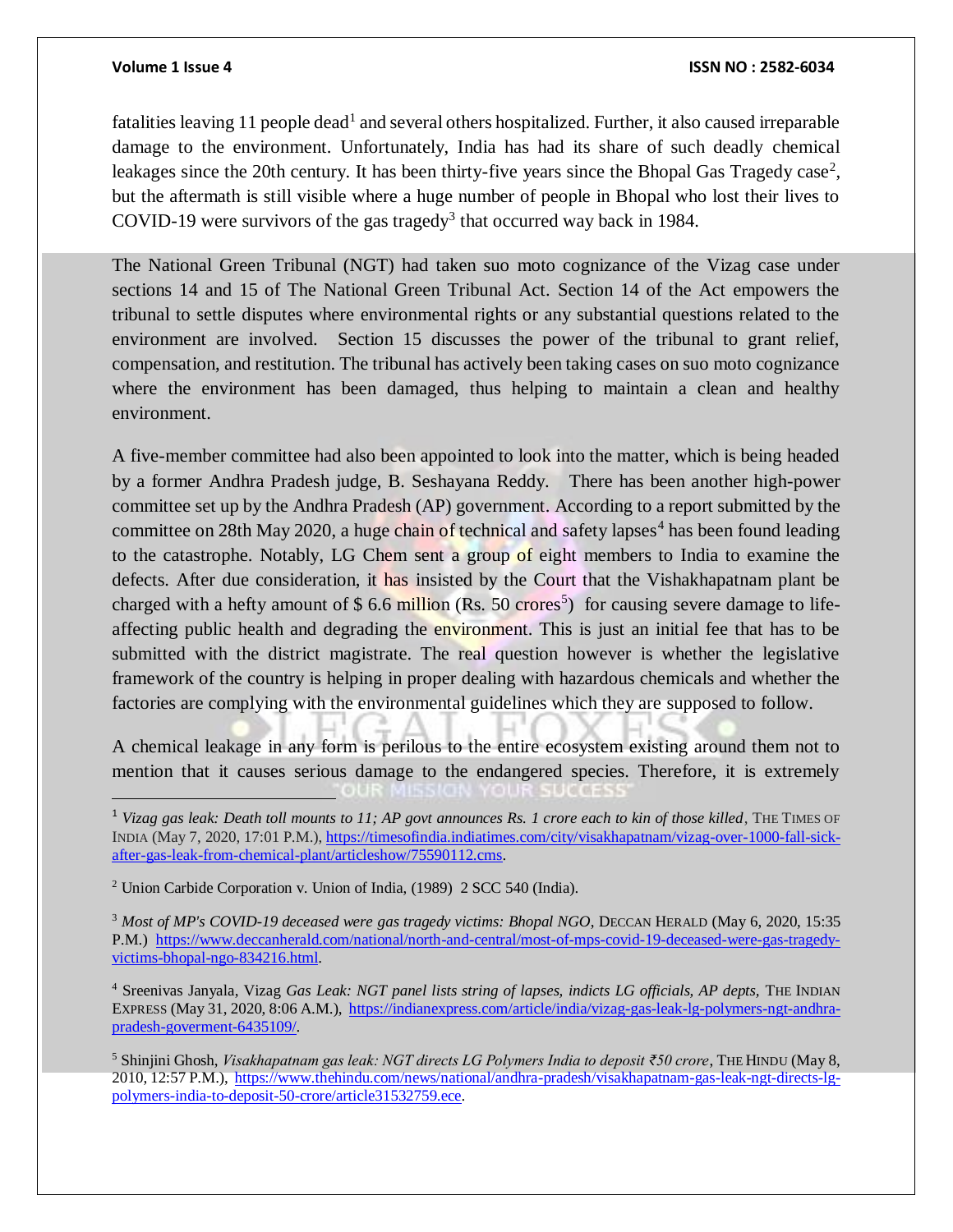## **Volume 1 Issue 4 ISSN NO : 2582-6034**

necessary that the factories follow standard guidelines while dealing with the scheduled chemicals. However, it is alleged that the Vizag plant lacked federal environmental clearance but was still allowed to operate, which shows the dangerous side of the non-enforcement of certain laws in our country. Many other industries have also been operating without such clearance which increases the potential threat to the environment of our nation.

Styrene gas comes under the ambit of the hazardous chemicals defined under Rule 2(e) read with Entry 583 of Schedule I to the Manufacture, Storage and Import of Hazardous Chemical Rules, 1989<sup>6</sup>. There are several allegations that the South Korean producer was not complying with the standards of the environmental protection that is expected for handling hazardous chemicals. There are also conjectures raised about the legal framework of the environmental protection standards of the country. It is not at par with the world standards which is also visible from the soaring air pollution and the deplorable  $177/180$  rank<sup>7</sup> in the Environment Performance Index-2018.

All human beings have a right to fresh air and a free environment from the time they are born which is further established by the Public Trust Doctrine. The Public trust doctrine states that certain natural assets are so inherently innate to humans that private ownership of such assets should be prevented. The roots of the Public Trust Doctrine can be traced back to the Roman doctrine of public trust and has frequent appearance in the common law countries. The public trust doctrine is the test of legal measures taken by the government that can be taken to increase sanctions for non-conformity with the standards of environmental protection. Not only should private ownership be prevented but the state should actively ensure that these assets get adequate protection so that humans can rightfully enjoy it. Jurisprudentially, the right to a free environment can be regarded as the natural right of human beings.

The public trust doctrine was previously implicitly applied in several judgments by the Supreme Court. However, in [M.C Mehta V. Kamal Nath](https://indiankanoon.org/doc/1514672/)<sup>8</sup> the public trust doctrine was rigorously explained which was further upheld in the cases of Majra Singh v Indian Oil Corporation<sup>9</sup> and the M.I. Builders (P) Ltd. v Radhey Shyam Sahu<sup>10</sup>. The scope was further increased in the case of Subhash Kumar v. State of Bihar<sup>11</sup> where the Supreme Court increased the ambit of the right to life to

 $\overline{a}$ 

<sup>6</sup> Manufacture, Storage and Import of Hazardous Chemical Rules, 1989, Ministry of Environment and Forests, 1989 (India).

<sup>7</sup> *Environmental Performance Index*, YALE,<https://epi.yale.edu/epi-topline> (last visited on July 1, 2020).

<sup>8</sup> M.C. Mehta v. Kamal Nath, (1997) 1 SCC 388.

<sup>9</sup> [Majra Singh v Indian Oil Corporation,](https://indiankanoon.org/doc/201603/) (1998) J&K 44.

<sup>10</sup> M.I. Builders (P) Ltd. v Radhey Shyam Sahu, (1999) 6 SCC 464.

<sup>&</sup>lt;sup>11</sup> [Subhash Kumar v. State of Bihar,](https://indiankanoon.org/doc/1646284/) (1991) 1 SCC 598.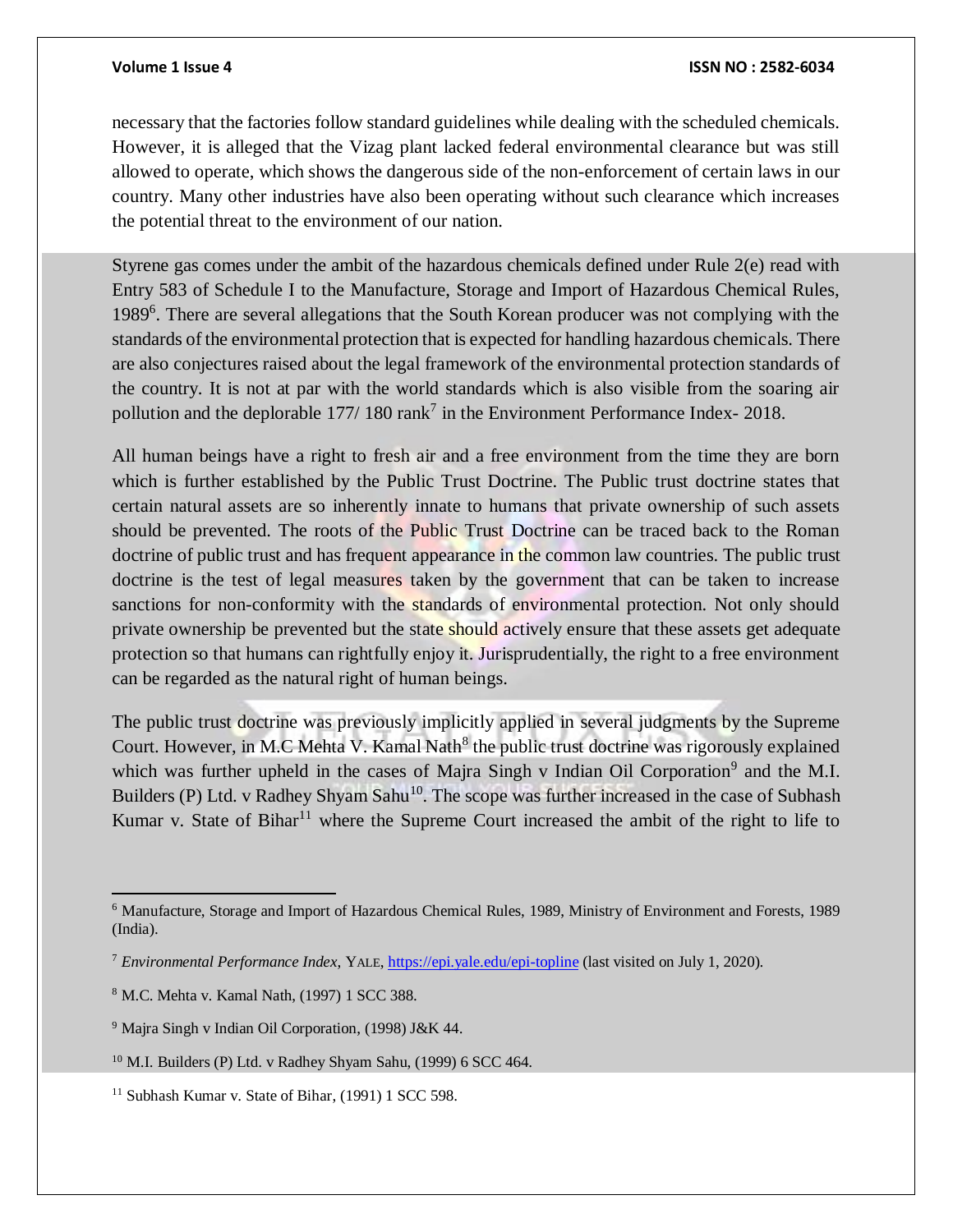$\overline{a}$ 

### **Volume 1 Issue 4 ISSN NO : 2582-6034**

include the enjoyment of pollution-free air and water. The court also directed the local government to implement policies for the prevention of pollution in the environment.

The legislative framework of the country is not silent in environmental clauses. Article 21 of the Indian Constitution guarantees an individual right to a clean environment. If anything endangers the same by violating the established laws we have a right to approach the Supreme Court through Article 32 so as to remove the cause. The 42nd Constitutional Amendment Act introduced the Directive Principle of State Policy (DPSPs) enshrined under Articles 39(b), 47, 48, and 49 which purportedly introduced the environmental clause in the Constitution. The amendment was largely influenced by the Stockholm Declaration on the Human Environment<sup>12</sup>. Articles  $48A$  and  $51A$ also imposes the duty of the state as well as individuals to protect the environment.

The Aarhus Convention<sup>13</sup> which suggests the interlinkage of environment rights and human rights is yet another important convention that focuses on the improvement of quality of one's life and takes into consideration the government's accountability and responsiveness. The same should be implemented in India as well to increase the government's role in environmental issues such as the ongoing one and other issues as well.

The Environmental Protection Act,  $1986<sup>14</sup>$  aims at protecting and improving the environment. According to Section 15 of the act, in cases where there is noncompliance with the directions or orders of the act, the punishment could be of five years of imprisonment or a fine of Rs. 1 Lakh or both. In case the failure continues to happen Rs. 5 thousand would be charged for each day and if it extends for one year the imprisonment could be increased up to 7 years. Through the [Indian](https://indiankanoon.org/doc/1818014/)  [Council for Enviro-Legal Action v. Union of India](https://indiankanoon.org/doc/1818014/)<sup>15</sup> and the Vellore Citizens Welfare Forum v. Union of India<sup>16</sup>. The three principles of sustainable development, polluters pay and precautionary principles were borrowed from the Rio Declaration on Environment and Development<sup>17</sup> and inculated in the Indian context. Polluters Pay Principle is the most important aspect to be covered upon while discussing Environmental degradation. According to it, the person responsible for polluting the environment should be the one responsible for bearing the costs of preventing it further. It helps in promoting sustainable development as given in the Rio Declaration. It acts as

<sup>&</sup>lt;sup>12</sup> The Declaration of the United Nations Conference on the Human Environment, A/CONF.48/14/REV.1 (1972).

<sup>&</sup>lt;sup>13</sup> Convention on Access to Information, Public Participation in Decision-making and Access to Justice in Environmental Matters, Jun. 26, 1998, 2161 UNTS (1998).

<sup>&</sup>lt;sup>14</sup> The Environmental Protection Act, 1986, No. 29, Acts of Parliament.

<sup>&</sup>lt;sup>15</sup> [Indian Council for Enviro-Legal Action v. Union of India,](https://indiankanoon.org/doc/1818014/) (1996) 3 SCC 212.

<sup>16</sup> Vellore Citizens Welfare Forum v. Union of India, (1996) 5 SCC 647.

<sup>&</sup>lt;sup>17</sup> Rio Declaration on Environment and Development, A/CONF, 151/26 (Vol. I), (1992).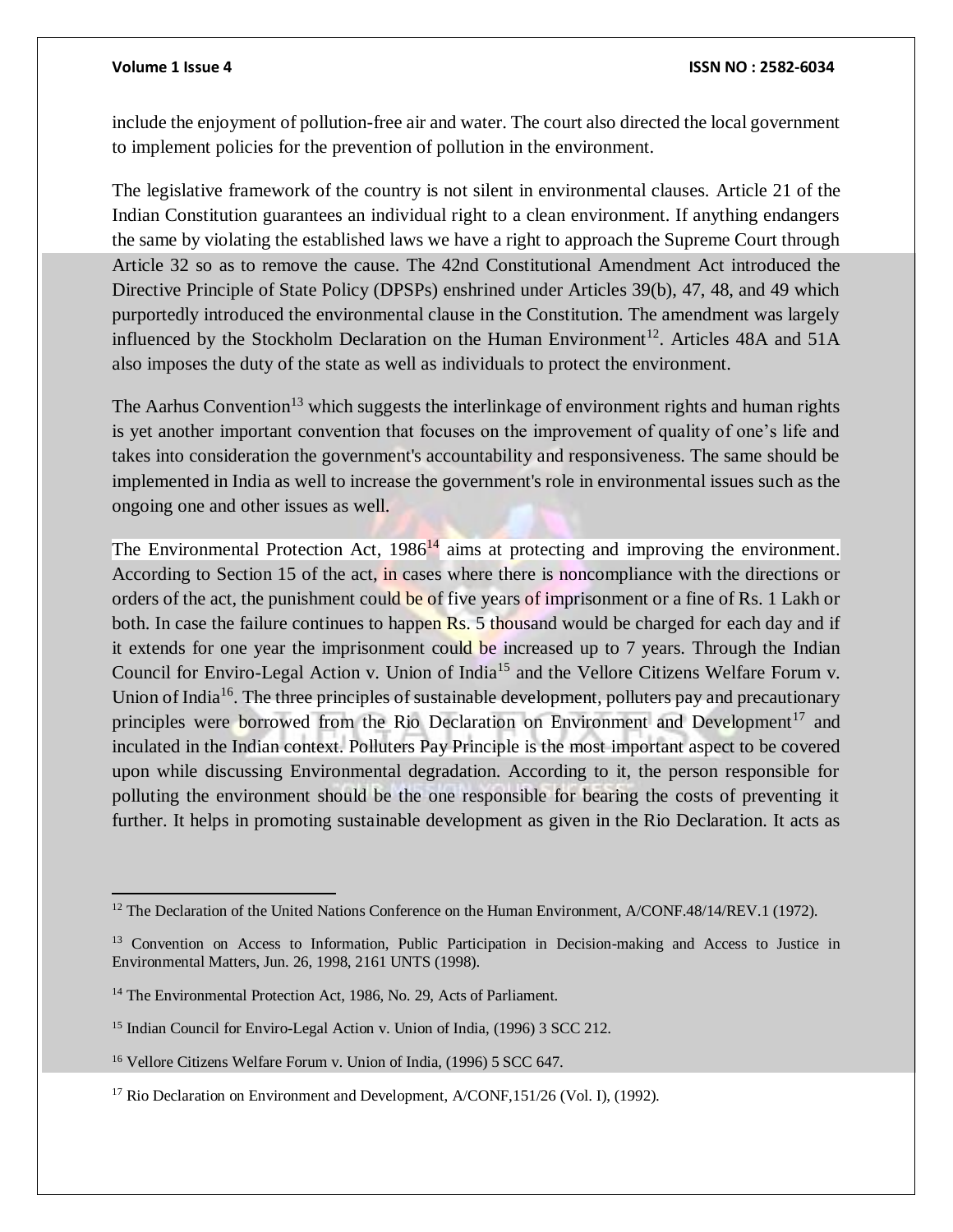an extension to the absolute liability and provides a remedy for the damage inflicted upon the environment.

The dual legislation which was introduced after the Bhopal Gas tragedy namely The Manufacture, Storage and Import of Hazardous Chemicals (MSIHC) Rules, 1989 and Chemical Accidents (Emergency Planning, Preparedness, and Response)Rules (CAEPPR), 1996 are the most important legislation for dealing with hazardous chemicals. The rules are obsolete and there have been several chemical accidents since then. Therefore, a revision in the rules was proposed in 2016 to ensure that the gaps in the legislation are amended. However, the revisions have not been put to effect yet.

# **THE WAY FORWARD**

Despite having certain legislation for protecting the environment, there exists a gap in enforcing the same. They should be enforced efficiently so as to reduce the number of incidents which cause environmental damage. Furthermore, strict laws should be made for such companies that pose a threat or commit such an act so as to endanger the flora and fauna. The watchdogs i.e. the state and the local pollution control board should work more efficiently to stop the functioning of the companies working without an environmental clearance.

The environmental laws have been ignored for a long time in India, this incident should act as a wakeup call so as to enable the concerned authorities to start random checks and impose hefty fines on the companies which have not been complying with the norms. Moreover, the evasion of environmental clearance is also popular amongst various construction and mining companies, the same should be criminalized thereby preventing incidents such as the Bhopal gas tragedy, Oleum gas leak. Moreover, such ignorance violates the fundamental right of a clean environment guaranteed under Article 21 of the Constitution of India.

The increasing number of industrial accidents that harm the environment clearly depicts the faults in the current legislation and points out the dire need for a new legislation so as to control any such future accidents, which not only cause harm to the environment but to the human lives as well. Moreover more tribunals such as NGT should be set up so that no violator is spared and justice is not delayed. India should also be a signatory and comply with several international conventions and treaties so as to reduce the harm caused to our planet.

Following the horrendous incident of the Vizag gas leak, the Andhra Pradesh Government has also planned to introduce a new legislation- the Andhra Pradesh Environment Improvement Act (APEIA). This act would provide an improved form of compliance mechanism which is laid down for industries. The law is expected to "introduce a third-party audit system as well as installation